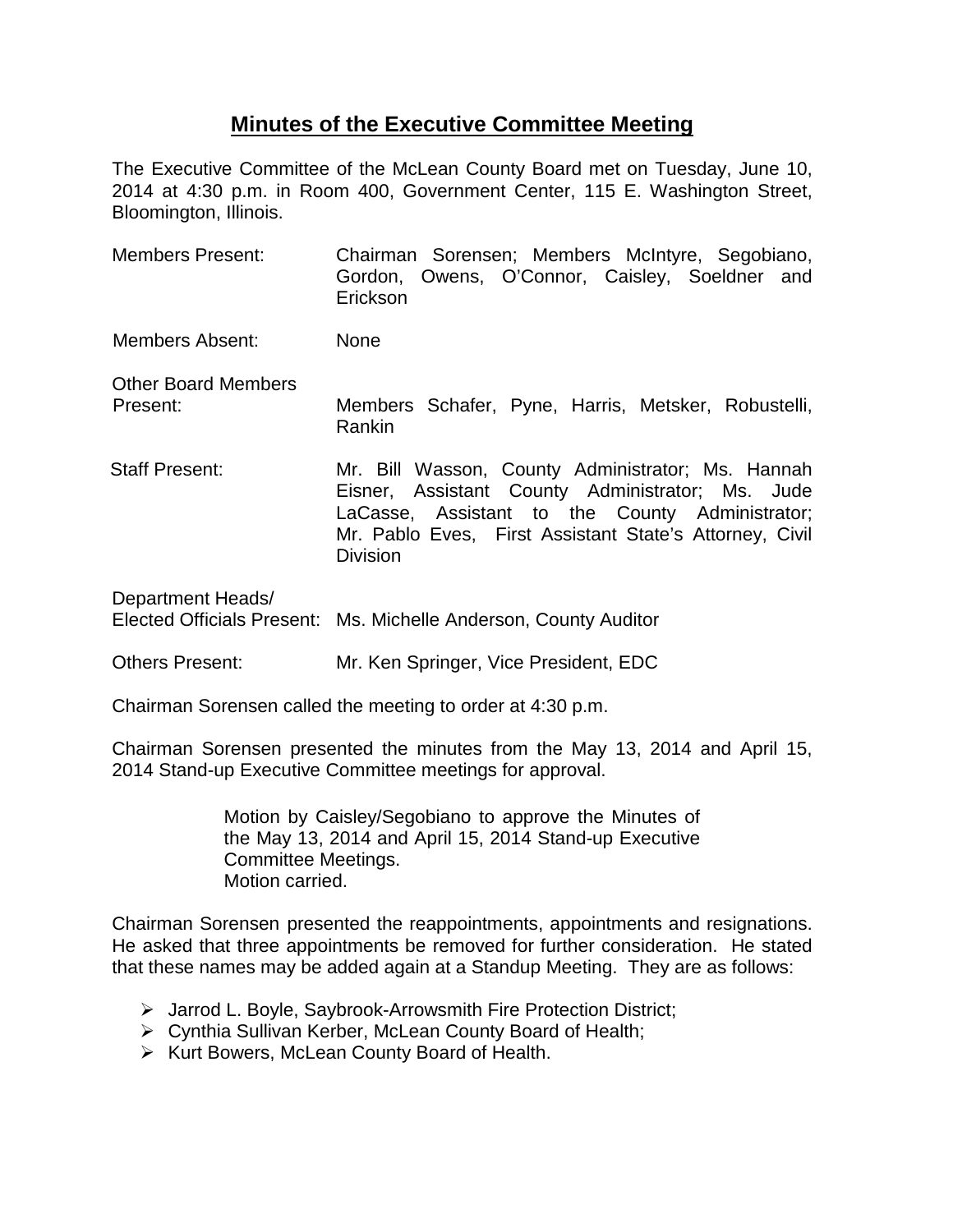Minutes of the Executive Committee June 10, 2014 Page **2** of **16**

> Motion by Segobiano/Owens to Recommend Approval of the Reappointments, Appointments and Resignations as recommended by the Chairman. Motion carried as amended.

Chairman Sorensen presented a request for approval of an Ordinance Amending "An Ordinance Describing and Designating an area located partially within the City of Bloomington, the Town of Normal and Unincorporated McLean County as an Enterprise Zone," Central Illinois Regional Airport – County Administrator's office. He explained that this ordinance, submitted by the Economic Development Council of the Bloomington-Normal area, seeks to amend the boundaries of the Bloomington/Normal/McLean County Enterprise Zone in order to cover approximately 1,299 acres of property centered around Central Illinois Regional Airport for redevelopment plans.

Mr. Caisley asked if this Ordinance has concurrence from Gibson City and Ford County. Chairman Sorensen replied that when the Enterprise Zone was extended to include Gibson City and Ford County, they are contractually obligated to support the County's perspective.

Mr. Ken Springer stated that Gibson City will consider the Amendment on June 23<sup>rd</sup> and Ford County approved it last night. He explained that the reason Gibson City and Ford County are being asked to approve this Amendment is because in addition to the amended territory, there are two minor text amendments to the administration of the Zone that reflect the state law that was passed in 2012 on which they must vote. Mr. Springer also concurred that there is language written into the agreement with Ford County and Gibson City that says that any boundary amendments handled by the three existing units of Government, namely McLean County, Bloomington and Normal must automatically be approved by Gibson City and Ford County.

> Motion by McIntyre/Segobiano to Recommend Approval of an Ordinance Amending "An Ordinance Describing and Designating an area located partially within the City of Bloomington, the Town of Normal and Unincorporated McLean County as an Enterprise Zone," Central Illinois Regional Airport – County Administrator's office. Motion carried.

Chairman Sorensen presented a request for approval of a Resolution of the McLean County Board on the Question of Eliminating the Elected Office of the County Auditor – County Administrator's Office.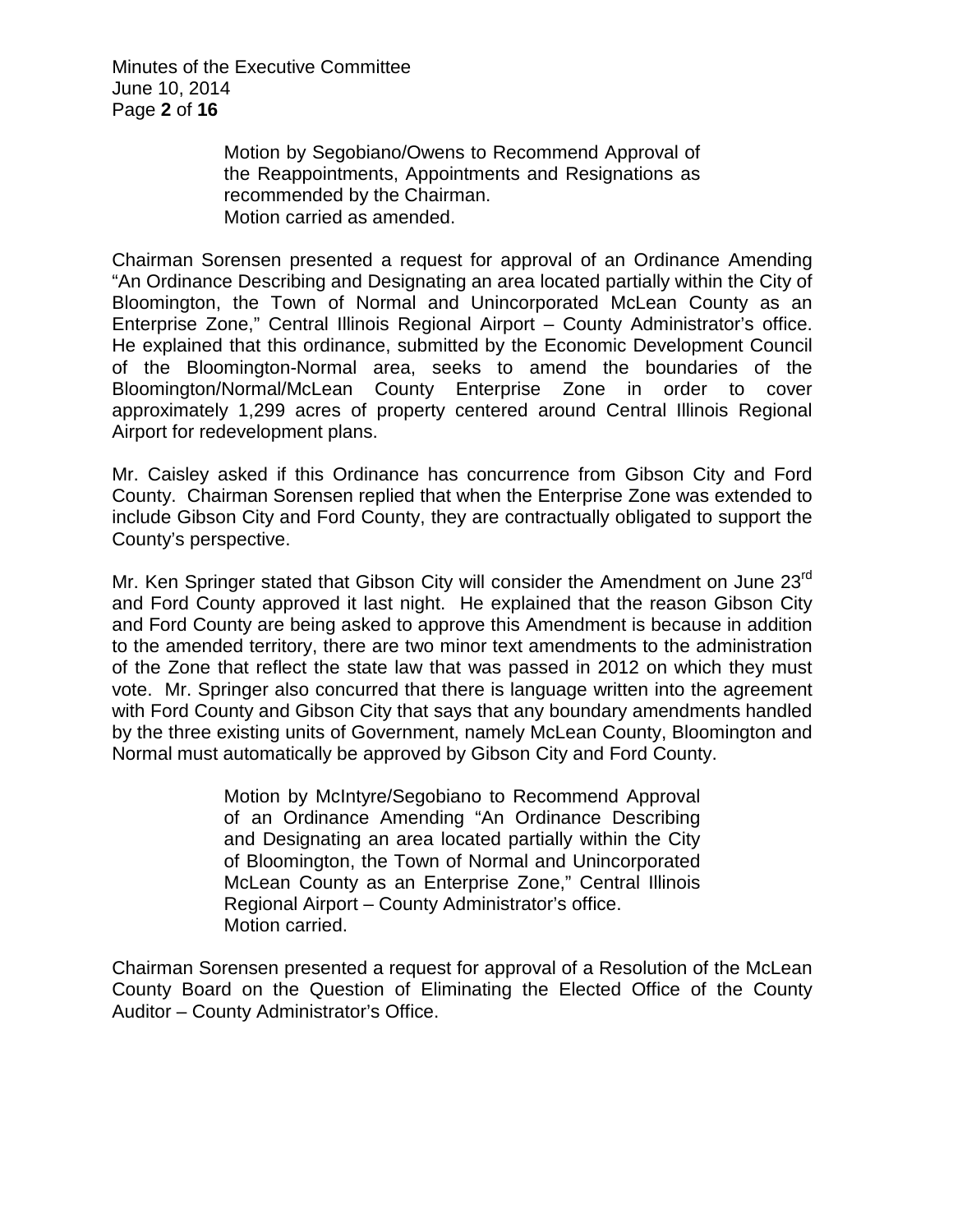Minutes of the Executive Committee June 10, 2014 Page **3** of **16**

> Motion by Owens/Segobiano to Recommend Approval of a Resolution of the McLean County Board on the Question of Eliminating the Elected Office of the County Auditor – County Administrator's Office.

Mr. Caisley expressed concern that this effort is in response to a single incident in the County Auditor's Office. He pointed out that the Auditor's Office has received municipal finance officers' special accommodations and awards over the past several years for transparency, and the County Auditor has prepared the Popular Annual Finance Report (PAFR) of the County. Mr. Caisley stated that this needs more study and should not be considered at this time.

Mr. Segobiano indicated that this Board has always looked for ways to streamline county government in a way that is a cost-savings to the taxpayers of McLean County. He noted that making this an appointed position is a means to provide relief to the taxpayer while still providing the services that they need. Mr. Segobiano reminded the Committee that a former elected office was eliminated in the past, not due to one incident, but doing what is best for the taxpayers of McLean County. He recommended that this resolution be passed.

Mr. Owens advised that eliminating the elected position of the County Auditor was discussed at the same time the Recorder's Office was eliminated. He assured the Committee that this effort is not and should not be construed as a retaliation for recent events in the Auditor's Office and is no reflection on the qualifications of the current office holder. Mr. Owens added that this resolution only asks that this decision be put into the hands of the McLean County voters.

Mr. Gordon stated that there are merits on both sides of this issue. He expressed concern that perception is important, and the Board is considering putting this before the voters after a controversy in the Auditor's Office. Mr. Gordon noted that he had the same concerns when the Recorder's Office was considered for elimination. He stated that the Board has a responsibility to make it very clear to the voters what the merits of the case might be before putting it before the voters.

Mr. Erickson indicated that he concurred with the comments of Members Caisley and Gordon. He expressed his reservations about this effort, but noted that he will not oppose it going to the full County Board and likely will not oppose it being put on the ballot as a referendum.

Mr. Soeldner advised that he doesn't understand why this position was ever an elected position to start with, as this position does not set policy. Mr. Soeldner noted that this appointed position could be one that would also provide budget assistance in the Administrator's Office. He indicated that he will be supporting this resolution.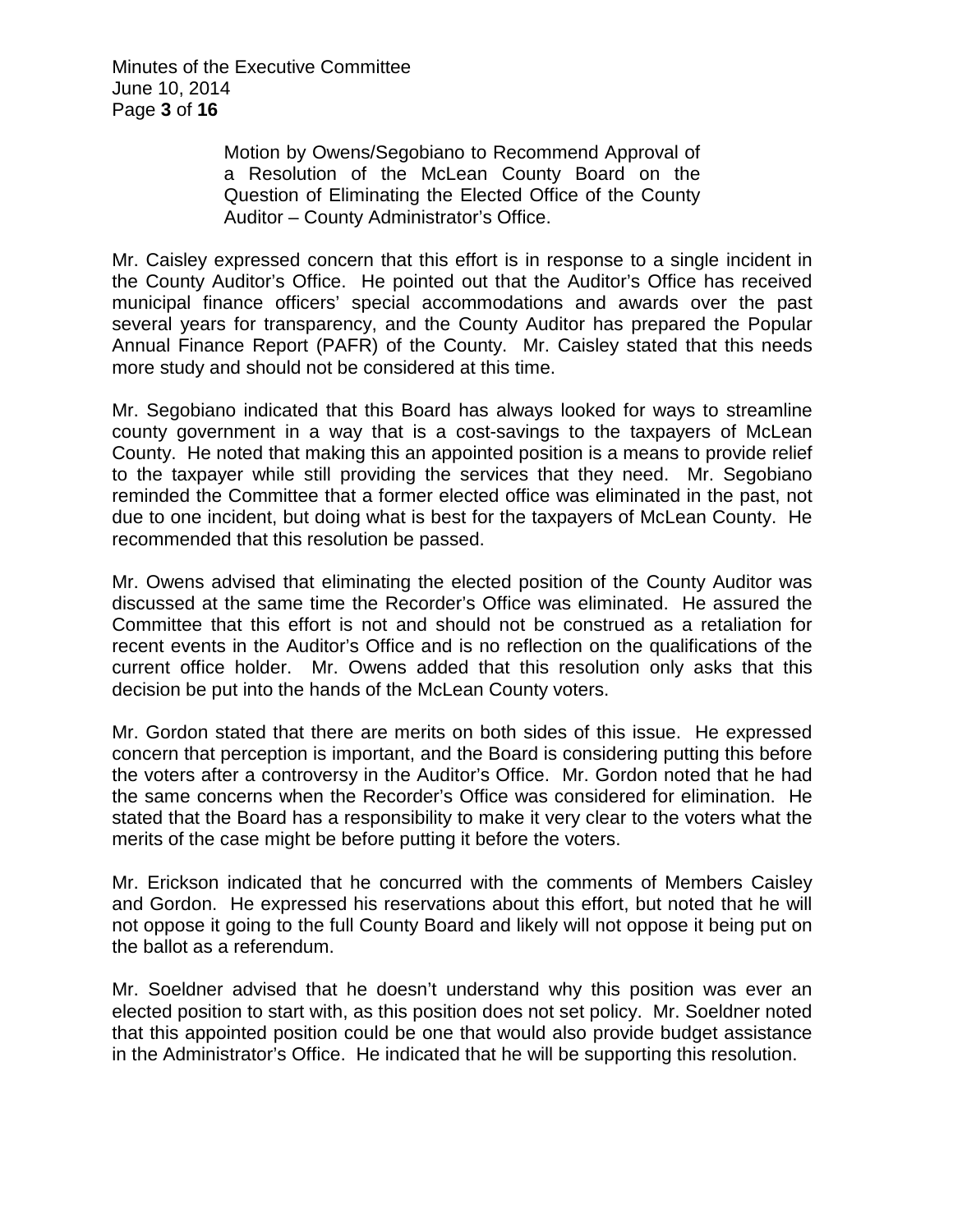Minutes of the Executive Committee June 10, 2014 Page **4** of **16**

Ms. O'Connor stated that the Finance Committee discussed this potential change for many years, noting that it is not a "knee-jerk" reaction to the current situation. She indicated that it is unfortunate that the situation occurred at the time that this effort was brought forward. Ms. O'Connor expressed her support of the resolution.

Mr. Segobiano agreed that the resolution to eliminate the elected office is not because of the current incident or the current officer holder, but an idea that has been under consideration for many years. There was a continued discussion on the history of the effort to eliminate elected offices that were not mandated by the state.

Mr. Caisley expressed concern with the cost of an appointed finance person. He believes a study should be conducted to determine the cost associated with this type of change. Mr. Rankin responded that the Finance Committee felt that staff could be reduced in that office, which will be a cost savings.

Mr. Rankin pointed out that anyone with enough votes can be elected to this position without having any financial background. He indicated that making this an appointed position will ensure that the individual is qualified. Mr. Rankin concurred with Mr. Segobiano that, just because the situation with the current individual has been fraught with negative headlines, that shouldn't be a reason not to look at the office. He stated that if it is good government to appoint the position then that is what should be done regardless of the headlines. Mr. Rankin stressed that "we" are not eliminating the office; rather, the County Board will decide whether to put the question on the ballot to let the voters make that decision. He reminded the Committee that when he discussed this idea six months ago, he also asked that the Coroner's Office be considered as well, but the Justice Committee did not support that suggestion. Mr. Rankin advised that if we can shrink the size of government and save money in the long-run, by reducing personnel from three to two, those are things the taxpayers can be happy about.

Mr. Owens stated that he wanted to clarify that it would be possible to reduce support staff from three to two. Mr. Wasson further clarified that an incremental savings would likely be possible through job sharing.

Chairman Sorensen called for a vote on the motion. A roll-call vote was requested.

| McIntyre  | Yes |
|-----------|-----|
| Segobiano | Yes |
| Gordon    | No  |
| Owens     | Yes |
| O'Connor  | Yes |
| Caisley   | No  |
| Soeldner  | Yes |
| Erickson  | Yes |
|           |     |

Motion carried six to two.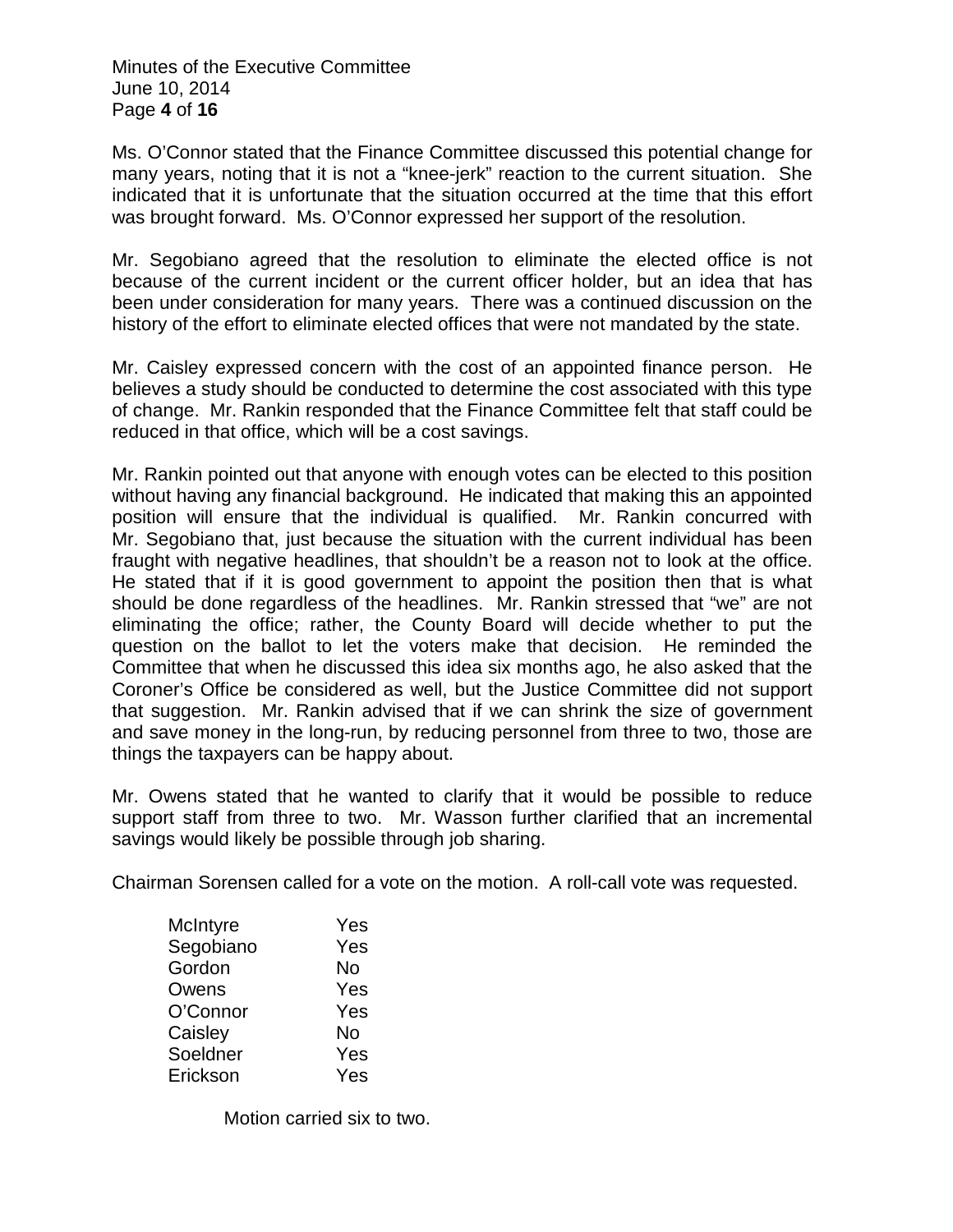Minutes of the Executive Committee June 10, 2014 Page **5** of **16**

Chairman Sorensen presented a request for approval of a Resolution of the McLean County Board to Abolish the Board of Directors for the Tuberculosis Care and Treatment Fund – County Administrator's Office.

> Motion by McIntyre/Owens to Recommend Approval of a Resolution of the McLean County Board to Abolish the Board for the Tuberculosis Care and Treatment Fund – County Administrator's Office. Motion carried.

Mr. Wasson presented a request for approval of Critical Personnel Hiring Requests – County Administrator's Office

> Motion by Segobiano/Caisley to Recommend Approval of Critical Personnel Hiring Requests – County Administrator's Office. Motion carried.

Chairman Sorensen advised that, as a sub-function of the Executive Committee, the reports of the Mental Health Advisory Groups will be presented next.

Ms. Sonny O'Connor, Chair, and Mr. Erik Rankin, Vice Chair, Best Practices Mental Health Advisory Group, presented the report on the Advisory Group.

Ms. O'Connor stated that she will highlight a few things in the report and then ask Mr. Rankin to discuss the graphics. She thanked everyone who was involved in this effort to discover the best practices for mental health. Ms. O'Connor referred to pages 81-82 of the packet that shows all of the presentations that were made at the meetings by experts from within the County and from various counties across the state.

Ms. O'Connor advised that the first act they accomplished was the Mission Statement, as follows:

Identify the components of a mental health care model based on best practices for all populations in McLean County.

Ms. O'Connor stated that the information in the report reflects what they feel that mission statement represents. She indicated that the word "integration" was the key word. Ms. O'Connor noted that sharing of funding, sharing of services, sharing of staff, sharing of education of staff all fit together to make a primary behavioral healthcare system.

Ms. O'Connor explained that an example of an integrated healthcare system would be when someone goes in to see their general practitioner for a yearly checkup, they are asked "are you happy at Home" or "has anyone been hitting you," etc. If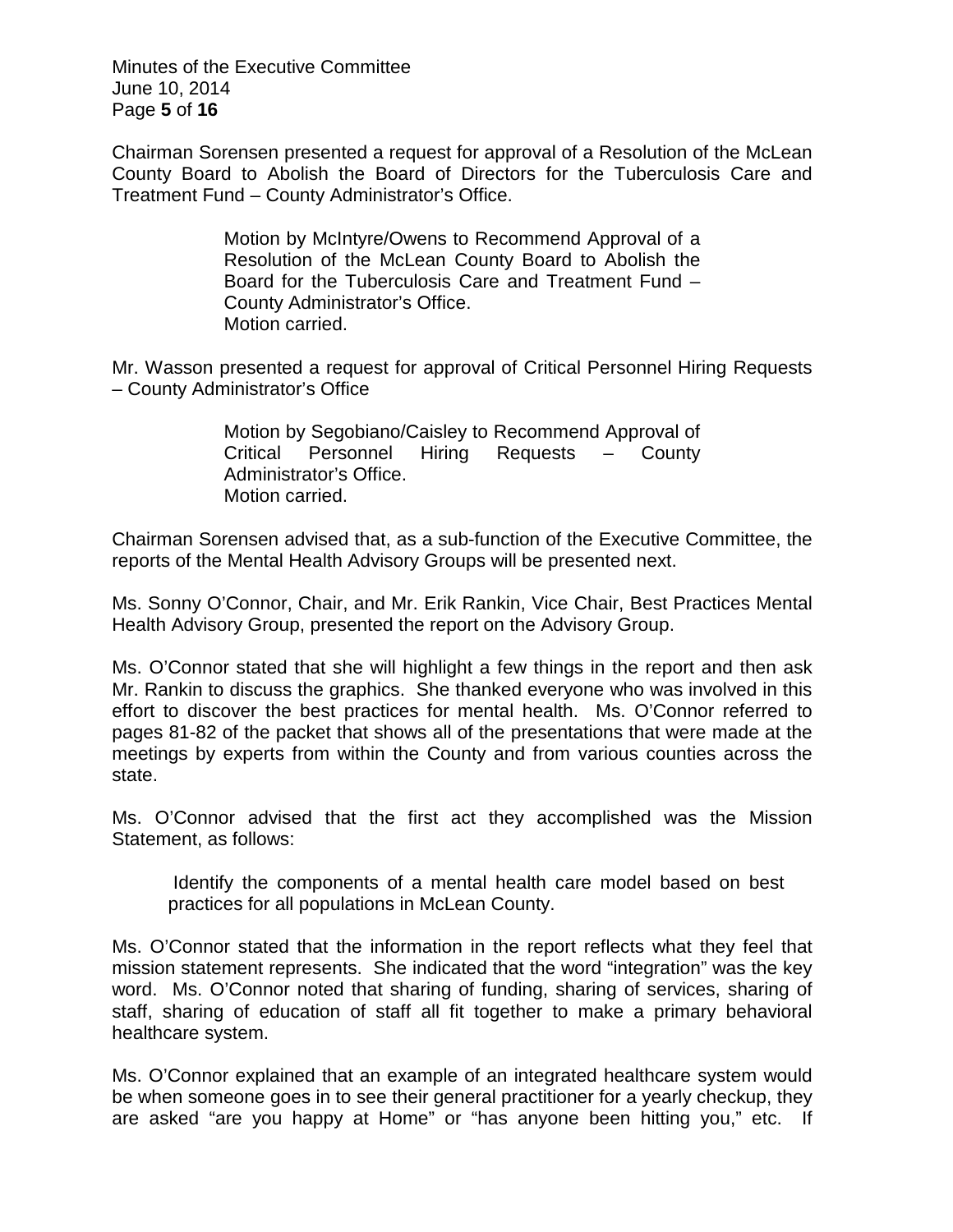Minutes of the Executive Committee June 10, 2014 Page **6** of **16**

someone answered yes to any of those questions, a social service person would be there, on staff, to begin working with the person immediately. The behavioral Health and the primary care would be integrated.

Ms. O'Connor pointed out that one of the important aspects of an integrated healthcare system is that clients are active participants in their treatment. A centralized system is where the sharing of funds, staff, training, etc. are all part of the system.

Ms. O'Connor reviewed the section of the report that reflect what the Group believes should be a best practice system as outlined in the Packet.

Ms. O'Connor pointed out that the convener/lead entity is the important person who looks over all of the different pieces being put together and keeps those pieces meshed together.

Ms. O'Connor stated that another integral part of the process is the individual trained to investigate, prepare and secure grants and other funding options.

Mr. Rankin thanked and complimented Ms. O'Connor on her work as Chair of the Group. He also recognized the committee members who he described as the best and brightest in the community.

Mr. Rankin reviewed the graphic as included in the packet. He stated that each of the bullet points are much deeper than what is seen here. With Acute Intensive Care, which is the first "bubble," the Group discovered that there was some unit or grouping of people taking care of an individual with mental health issues for the first 23-24 hours, and being able to deal with a crisis. Mr. Rankin pointed out that a crisis can affect anyone; those who are stable may be able to deal with that first 24 hours while someone who has any mental health condition, may not be able to cope. He stated that the Acute Intensive Care is made up of the following:

- > Mobile Crisis;
- $\triangleright$  Medically-Monitored Intensive Inpatient;
- Peer-Based Crisis:
- Urgent Care;
- 23-hr. Crisis Stabilization;
- $\geq$  24/7 Crisis Hotline.

Mr. Rankin pointed out that during the course of this research, it was learned that a lot of these actions are already being done and done well in McLean County, 24/7 and crisis hotline. Ms. O'Connor added that many of the Group's presenters were very complimentary about McLean County. She advised that the biggest thing that the County needs to change is to keep things from being "silo'd" and to bring all the services together.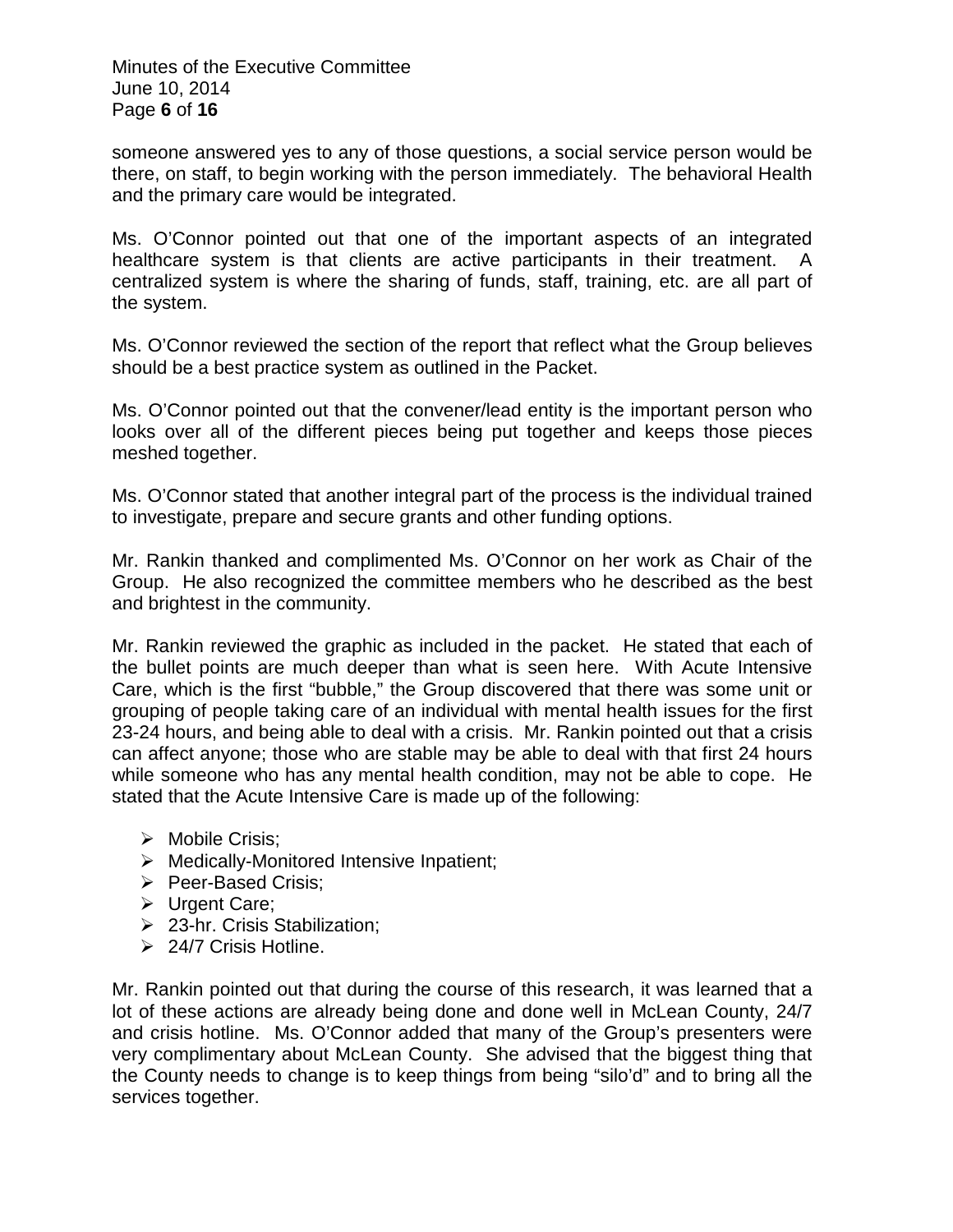Minutes of the Executive Committee June 10, 2014 Page **7** of **16**

Mr. Rankin reiterated that the word "convener" is one that came up all of the time by presenters at the meeting and is what needs to be focused on.

The Residential Services section includes the following:

- ▶ Crisis Residential Stabilization;
- $\triangleright$  Clinically-managed 24-hr. care;
- $\triangleright$  Clinically-managed medium intensity care;
- $\triangleright$  Adult mental health residential services;
- $\triangleright$  Children's mental health residential services:
- $\triangleright$  Youth substance abuse residential;
- $\triangleright$  Therapeutic foster care.

Mr. Rankin pointed out that attention needs to be paid to children's mental health, noting that most of our adult problems could potentially be mitigated if dealt with earlier in the process. He stated that particular focus should be placed on youth.

Outpatient Services include:

- $\triangleright$  Assessment, screening, evaluation, and referral;
- $\triangleright$  Individual, group and family evidence-based psychotherapy services;
- $\triangleright$  Multi-family therapy;
- $\triangleright$  Mental health consultation to caregivers;
- $\triangleright$  Psychiatric services.

Mr. Rankin noted that the assessment and screening is an assessment of what actually is a mental health issue. He stated that a crucial part of this is the multifamily therapy and the importance of involving the family in the care of that individual. Mr. Rankin pointed out the difficulty there is in finding psychiatrists to help individuals. Ms. O'Connor commented that there are now more Nurse Practitioners, who can prescribe medications that are relied upon to help individuals.

Health Home/Physical Health includes:

- $\triangleright$  Acute Primary Care:
- $\triangleright$  General health screen, tests, immunizations;
- $\triangleright$  Comprehensive case management;
- $\triangleright$  Care coordination and health promotion;
- $\triangleright$  Comprehensive transitional care;
- $\triangleright$  Individual and family support;
- $\triangleright$  Referral to community services.

Mr. Rankin focused on "Care coordination" and noted that it goes back to the notion of silo'd care and the importance of coordinating efforts.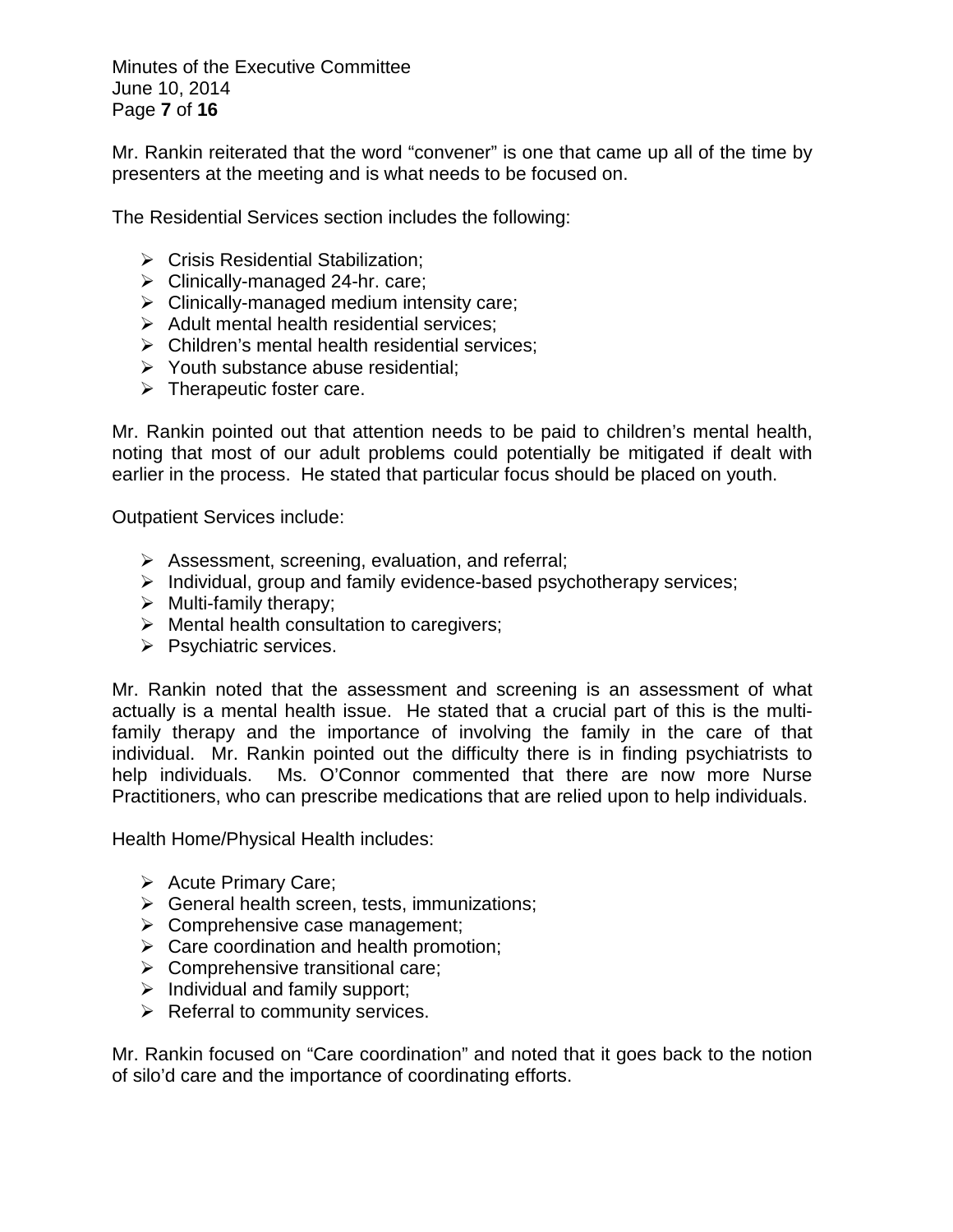Minutes of the Executive Committee June 10, 2014 Page **8** of **16**

Other sections of the graph include Medication Services, Prevention/Early Intervention, Other Supports/Transitions/Stabilization, and Community Support/ Rehabilitative/Recovery.

Mr. Rankin referred to the prevention/early intervention focusing on the importance of training parents.

Mr. Rankin advised that the most important aspect is that the best communities were able to elicit the entire community in mental health rather than relying upon specific organizations, or groups, or boards, or County Board members. They were able to rely on everyone, including parents, children, employers, veteran's assistance programs, etc. It is necessary for the community to embrace the issue and find ways to keep these people out of the county jails, functioning at a high level, keep the families happy and keep the community as safe as possible.

Ms. O'Connor introduced the members of her Group that were in attendance, namely Sally Rudolph, Judy Buchanan, Tom Barr, Victoria Harris, Sally Pyne, and Bill Caisley. Mr. Rankin also recognized the assistance of Amy Brooke, Bill Wasson and Hannah Eisner.

Chairman Sorensen asked if there were any questions or comments. Hearing none, he thanked Ms. O'Connor and Mr. Rankin.

Mr. John McIntyre, Chair, and Ms. Susan Schafer, Vice Chair, Mental Health Needs Assessment Advisory Group, presented a report on that Advisory Group. Mr. McIntyre stated that this group was charged with determining the needs of the community. He noted that they were asked not to interact with the other group during the process and then determine, at the end of the process, how they matched up.

Mr. McIntyre expressed his appreciation to Ms. Schafer, Ms. Eisner and Ms. Brooke for their assistance, as well as all of their agency providers and presenters, and Group members who are listed in the packet. He explained the processes that the Group went through to identify the needs.

Mr. McIntyre stated that the Group identified general community needs which basically became the McLean County behavioral health system needs. Those needs were identified as:

- $\triangleright$  Crisis response;
- $\triangleright$  Stabilization:
- > Medication/Practitioners;
- $\triangleright$  Jail and follow up services;
- > Housing/transitional Support;
- Case Manage/Management Services.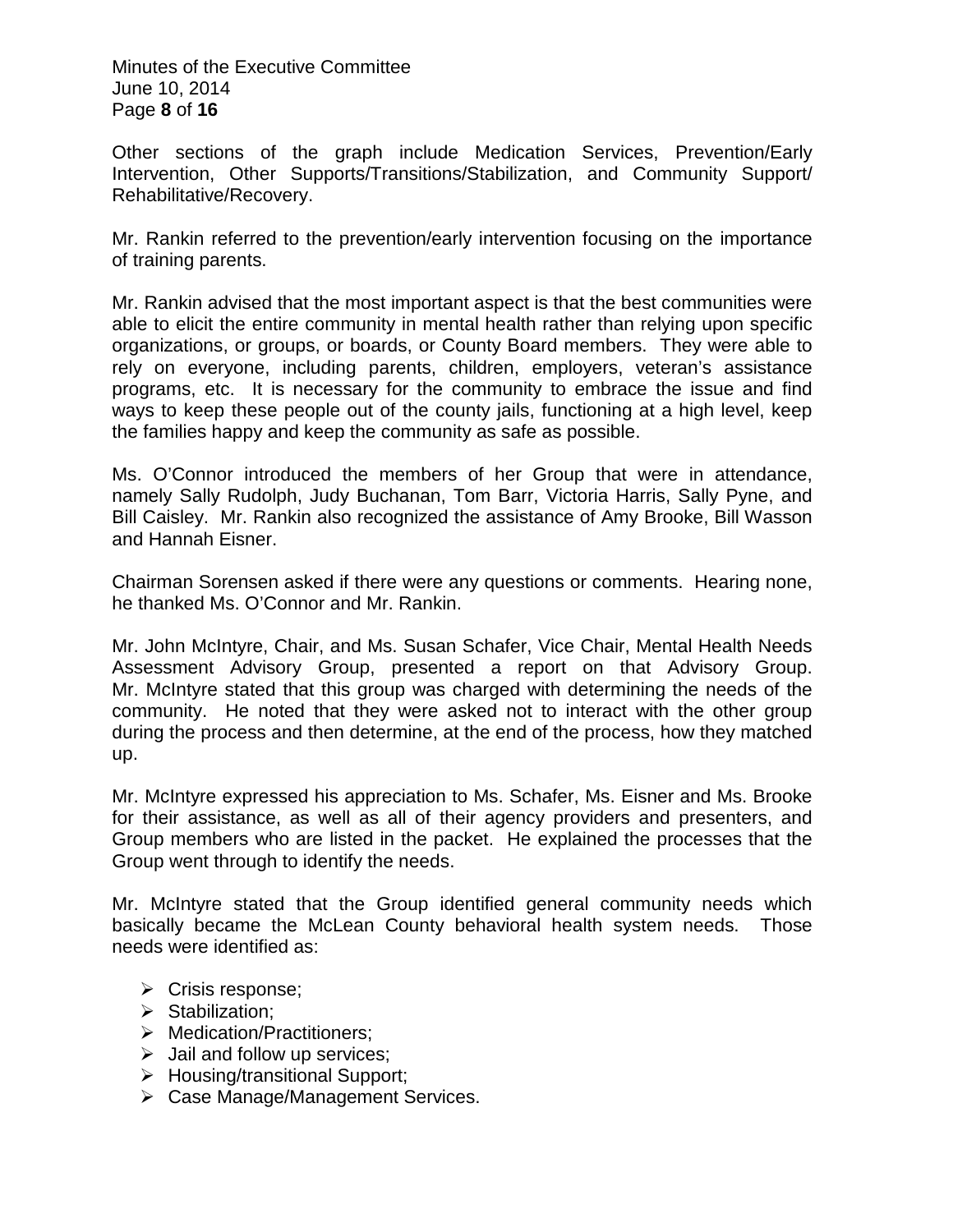Minutes of the Executive Committee June 10, 2014 Page **9** of **16**

Mr. McIntyre advised that the key words that kept surfacing were "crisis" and "integration." He pointed out that these are the same words that came forward with the Best Practices Group. Mr. McIntyre stated that, through all of this, what came to their attention were the issues that were brought out originally by the Jail. There is a community-wide need to provide more and improved services to those people who need the help. Mr. McIntyre stated that this was repeatedly confirmed by the Group as they went along their journey to determine these specific needs, and it became evident that County Board involvement could be helpful.

Mr. McIntyre noted that the goal of the County Health services is to provide not only pro-active ways to help people who are susceptible to developing behavioral health problems, but to provide a means of improvement and stable permanency of good health in their lives. He indicated that the Group set out to determine what it will take to provide this help.

Mr. McIntyre advised that 55 need statements were identified, with the advice and consent of the Group members.

Ms. Susan Schafer, Vice Chair, Needs Assessment Group, reviewed the Statement of Needs and pointed out needs of primary concern. She stated that one of the biggest challenges the Group faces was the lack of data available from agencies. Agencies and providers are now beginning to collect more data, which was a positive result of having this discussion of needs. Ms. Schafer indicated that the most significant needs statement is the need to develop and integrated, comprehensive community behavioral health system with leadership taking action to affect changes in the current system.

Ms. Schafer noted that there are a lot of providers in the community that do a good job, but it is very fragmented. There needs to be change. She stated that no agencies were named when the Group defined needs; rather, the needs were looked at as a whole.

Ms. Schafer referred to the Behavioral Health System section and pointed out #6, which is in line with what Ms. O'Connor identified as some "best practices," as follows:

McLean County needs to establish a single advisory group consisting of decision makers from behavioral health providers and funding agencies across the community committed to working in a coordinated and intentional manner to evaluate the state of mental health services, to formulate an overarching statement of purpose, and to develop an action plan addressing community mental health needs. These actions should be agreed upon and adopted across all behavior health agencies and providers.

Ms. Schafer stated that, under the section "Crisis Services," there is a need and a pending request from the Board of Health for a crisis stabilization center, which will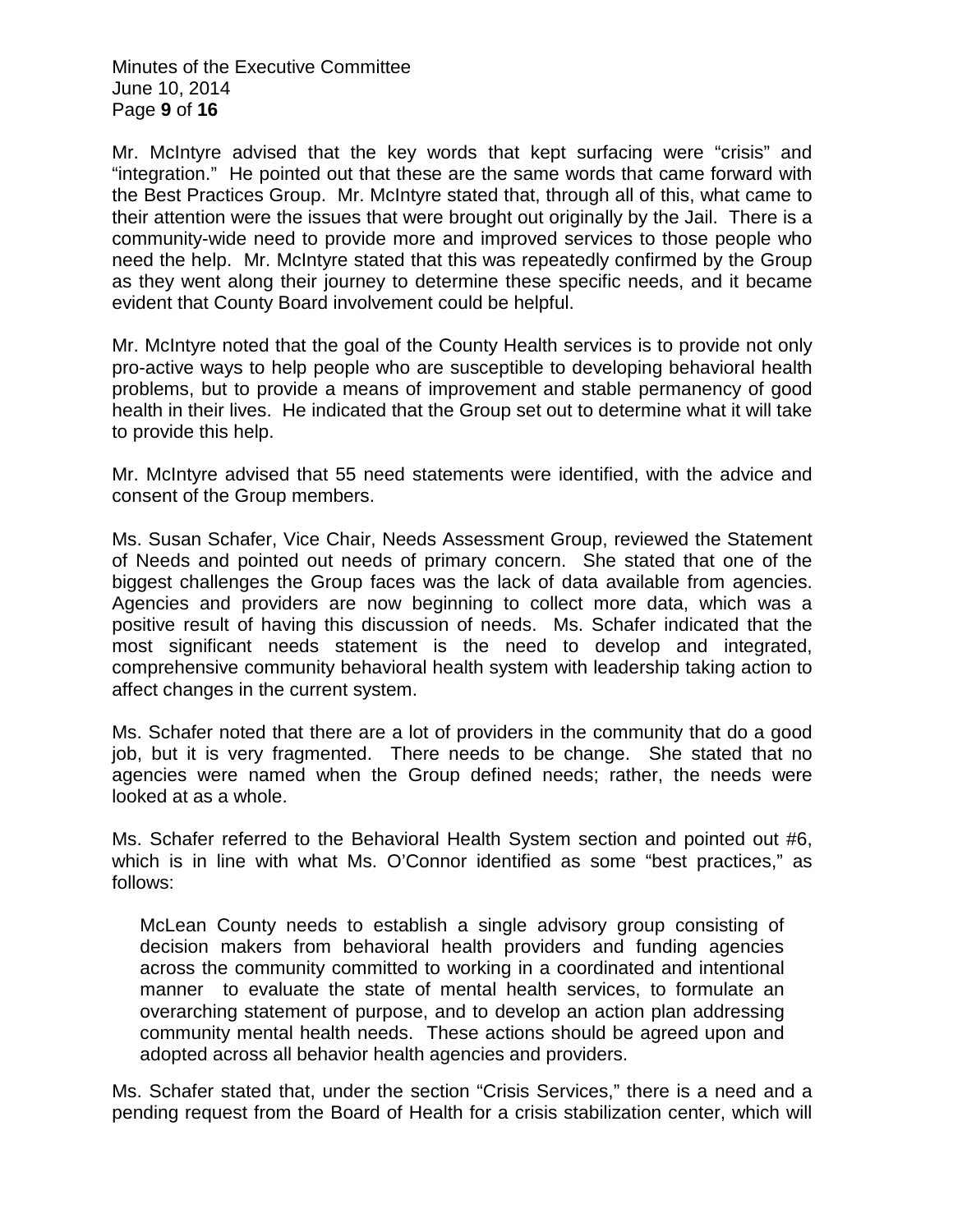Minutes of the Executive Committee June 10, 2014 Page **10** of **16**

be decided upon at the next Board of Health meeting. She noted that this may address some of the issues and needs that were identified with crisis.

Ms. Schafer pointed out that under the section "Medication," #2 and #3 were very important, as follows:

McLean County needs community leaders to create an environment that is conducive to attracting and retaining more psychiatrists and advanced practice nurse prescribers to both public and private practice for children and adults.

McLean County needs to recruit a minimum of (3) three full-time equivalents of behavioral health professionals, including psychiatrists and advanced practice nurse prescribers for children and adolescents. Their service must include public practice.

Ms. Schafer advised that the greatest concern here is the lack of psychiatric care for children. She noted that the Best Practice Group identified the need to get psychiatric care to children early to alleviate the potential needs as adults. Ms. Schafer stated that creating an environment to attract mental health providers is an important need.

Ms. Schafer indicated that issues identified under the section "Jail" may be addressed with the future Jail project efforts. She stated that one of the greatest needs in this section is the need to collaborate with all agencies involved with a former inmate with a mental illness to provide a continuum of care following release to reduce recidivism.

Ms. Schafer reviewed the section "Housing," noting that there is a lack of supply for housing. She pointed out that there are a lot of homeless people with mental health issues and there is no place for them to go.

Ms. Schafer reviewed the section "Coordination of Services." She reported that having electronic medical records is an important need. Patients should have to tell their story only one time and all of the agencies involved should have access to that information. Ms. Schafer noted that electronic medical records will be mandated by 2016.

Mr. McIntyre encouraged everyone to go through each of these statements of need. He thanked the Group members who are Board members, namely Mr. Owens, Mr. Robustelli, Mr. Segobiano and Mr. Sorensen, as well as all of the members of the Needs Assessment Group.

Mr. McIntyre observed, after going through this process as Chairman of the Needs Assessment Group, the following crucial needs: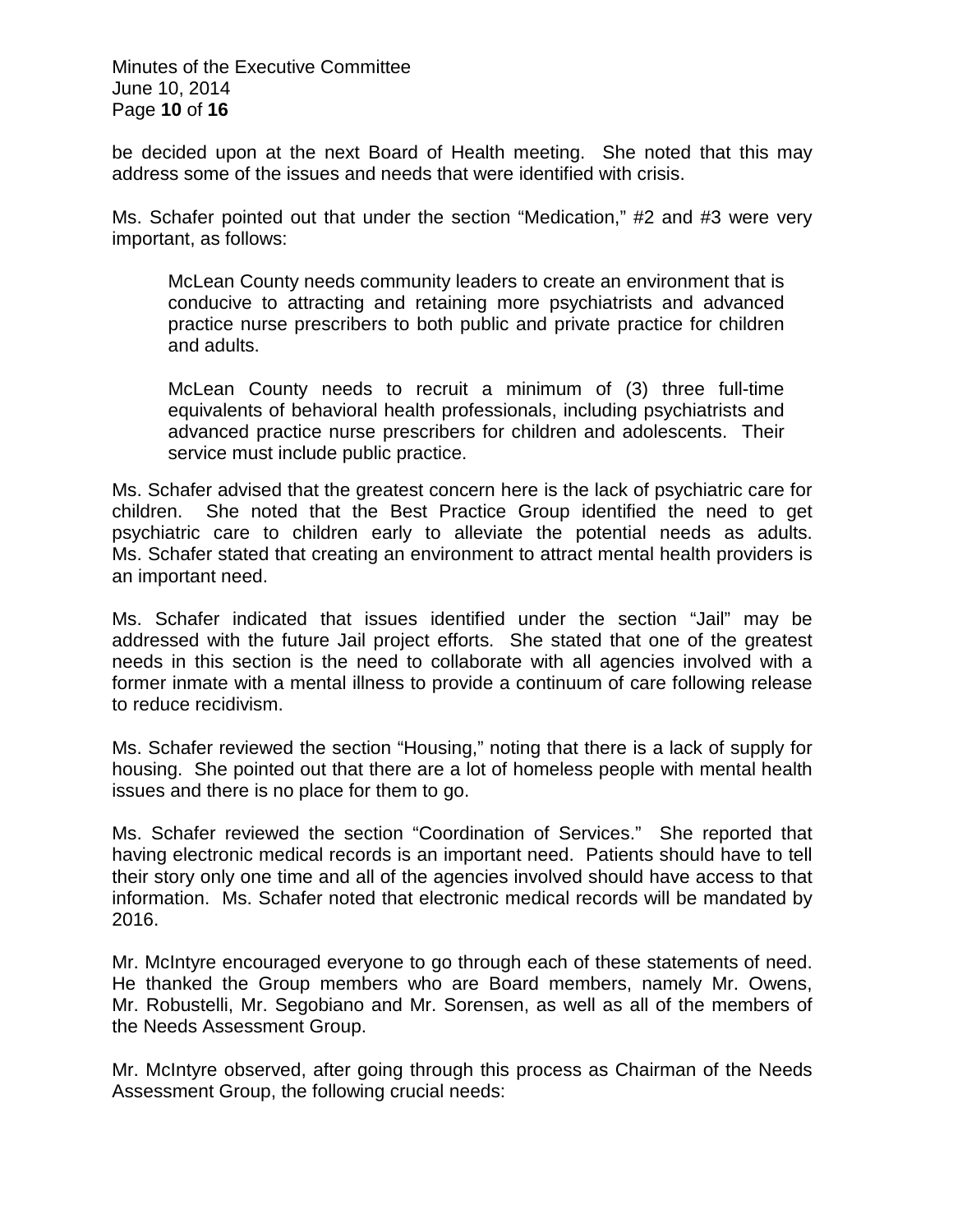Minutes of the Executive Committee June 10, 2014 Page **11** of **16**

- $\triangleright$  More doctors and LPN's;
- $\triangleright$  Better access to medication and treatment;
- $\triangleright$  Improved case management and case management skills;
- $\triangleright$  More and improved housing;
- $\triangleright$  Quicker crisis response and stabilization;
- $\triangleright$  Better management, integration and coordination of services of funds.

Mr. McIntyre advised that the following questions came up during the process:

- $\triangleright$  What about those individuals who can't afford help?
- $\triangleright$  Do we have a means to provide help to them?
- $\triangleright$  What about those with special situations, such as family abuse, pregnancy, adolescence, developmental disability, homeless?
- $\triangleright$  What about those who need help in identifying their needs?
- $\triangleright$  What about those who are experiencing a combination of these contributing factors?
- $\triangleright$  What about those whose problems have contributed to behavior that has violated our laws?

Mr. McIntyre recognized that a community-wide effort is needed. He stated that there must be a safe place where people who are being incarcerated can be diagnosed, receive treatment, and get follow-up services to prevent those on-going problems of recidivism.

Mr. McIntyre indicated that he came to a realization that another real need or key word that came out of this effort besides integration, cooperation and coordination of services is commitment. He stated that it is going to be necessary to provide different ways of commitment to see that this gets done; these are not reports that want to get lost on a shelf. Examples include:

- $\triangleright$  County Board needs to commit to pursuing the proper system, provide a proper solution for providing the needed services necessary for facilities and funding to ensure adequate behavioral health services for our residents;
- $\triangleright$  All of the individual service agencies must and need to initiate renewed commitment to coordinate an integrated service system including dedication of resources, management and utilization of recruitment of the proper number of staff;
- $\triangleright$  The County Health Department must commit and support whatever system is finally put together;
- $\triangleright$  Members of our community as a whole, through properly provided information, must be ready to show a commitment to the various means of support and funding, if necessary to help all of the behavioral challenges in our community.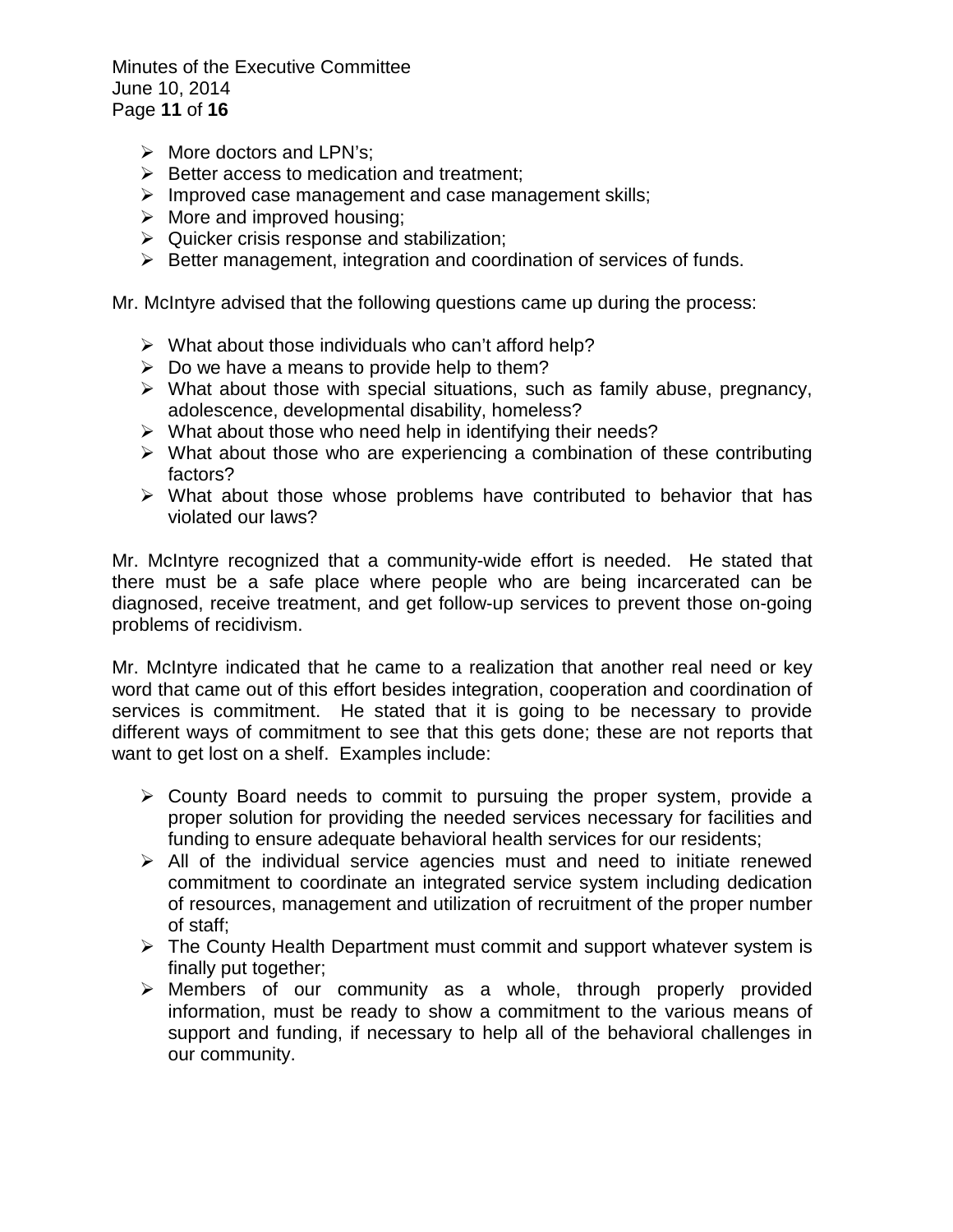Minutes of the Executive Committee June 10, 2014 Page **12** of **16**

Ms. Harris stated that this was a great learning experience and she hopes that once this effort is set into motion, there will be a continuing accountability of outcomes and revisions of practices.

Ms. O'Connor advised that she and Mr. McIntyre did not talk during this process because they didn't want to mesh their thoughts or mix things up. She pointed out that as she read his report this morning, she was surprised to find that the Needs Assessment Group and the Best Practices Group came to many of the same conclusions.

Mr. Rankin stated that he would like to see McLean County be the county to which other counties would strive.

Mr. Robustelli indicated that, as a member of the Needs Assessment Group, he recognized the Chairman and Vice Chairman of the Group and the amount of time and energy they put into this work. He thanked the staff for all of the time and energy they put into the work. Mr. Robustelli also recognized the media for choosing to report the efforts of these groups and informing the public about these issues. He stated that he is proud to be a part of this Board and this community. Mr. Robustelli concluded that the real work starts now.

Mr. Owens noted that the McLean County Board of Health is tentatively going to be meeting on June  $18<sup>th</sup>$  at 4:00 p.m. in the Health Department Building at which time the Special Crisis Service Awards will be considered..

Chairman Sorensen asked if there were any other questions or comments. Hearing none, he thanked everyone who participated. Chairman Sorensen advised that McLean County continues to set an interesting standard in its ability to blur the lines between government entities, business entities, community groups and to put what potentially is conflicting priorities aside for the sake of good discussion and good work product, which was seen through these two groups. Chairman Sorensen agreed with the statement that this is just the beginning. He announced that he will be appointing a new advisory group whose task will be to turn the work that has been done by both of these Advisory Groups and other active organizations throughout the County over the last couple years, into an action plan.

Chairman Sorensen called for a motion to place on file these two Advisory Group reports.

> Motion by Owens/Segobiano to accept and place on file the Reports submitted by the Best Practices Advisory Group and the Needs Assessment Advisory Group. Motion carried.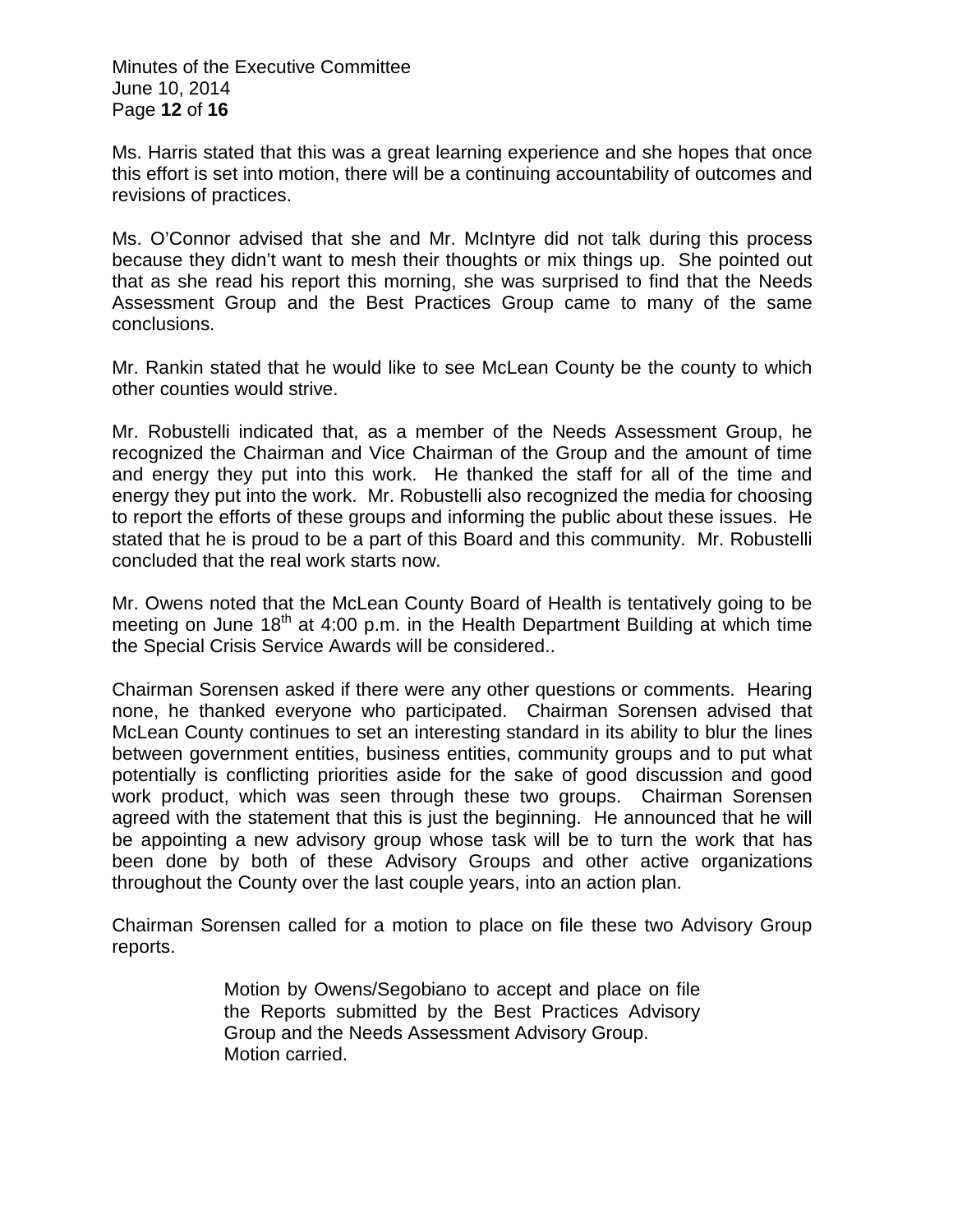Mr. Jim Soeldner, Chairman, Transportation Committee advised that the Transportation Committee brings no items for action to the Executive Committee.

Chairman Sorensen referred to the Road Use Agreement with Enbridge, Inc. for Pipeline construction. He indicated that the Transportation Committee discussed this for several weeks. Chairman Sorensen advised that his perspective is that the work product is very solid. He noted that the payment for the fee for a universal road permit was increased from \$25,000 to \$41,000, and language adjustments were made that reflects the spirit that the Board is operating under with regard to the project. He noted that the request will come to the full Board next week.

Chairman Sorensen asked if there were any questions or comments. Hearing none, he thanked Mr. Soeldner.

Mr. Paul Segobiano, Chairman, Property Committee, advised that the Property Committee brings no items for action to the Executive Committee.

Chairman Sorensen asked if there were any questions or comments. Hearing none, he thanked Mr. Segobiano.

Mr. Bill Caisley, Chairman, Justice Committee, presented a request for approval to apply for and accept a Department of Human Services Juvenile Redeploy Grant for SFY'2015 – Court Services Department; and a request for approval to apply for and accept an Illinois Criminal Justice Information Authority (ICJIA) Adult Redeploy Grant for SFY'2015 – Court Services Department, which were be acted upon together.

> Motion by Caisley/Soeldner to Recommend Approval to Apply for and Accept a Department of Human Services Juvenile Redeploy Grant for SFY'2015 – Court Services Department; and to Recommend Approval to Apply for and Accept an Illinois Criminal Justice Information Authority (ICJIA) Adult Redeploy Grant for SFY'2015 – Court Services Department. Motion carried.

Mr. Caisley presented a request for Approval of an Emergency Appropriation Ordinance amending the McLean County Fiscal Year 2014 Combined Annual Appropriation and Budget Ordinance, General Fund 0001, Coroner's Office 0031 (Death Certificate Surcharge Fund Grant) – Coroner's Office.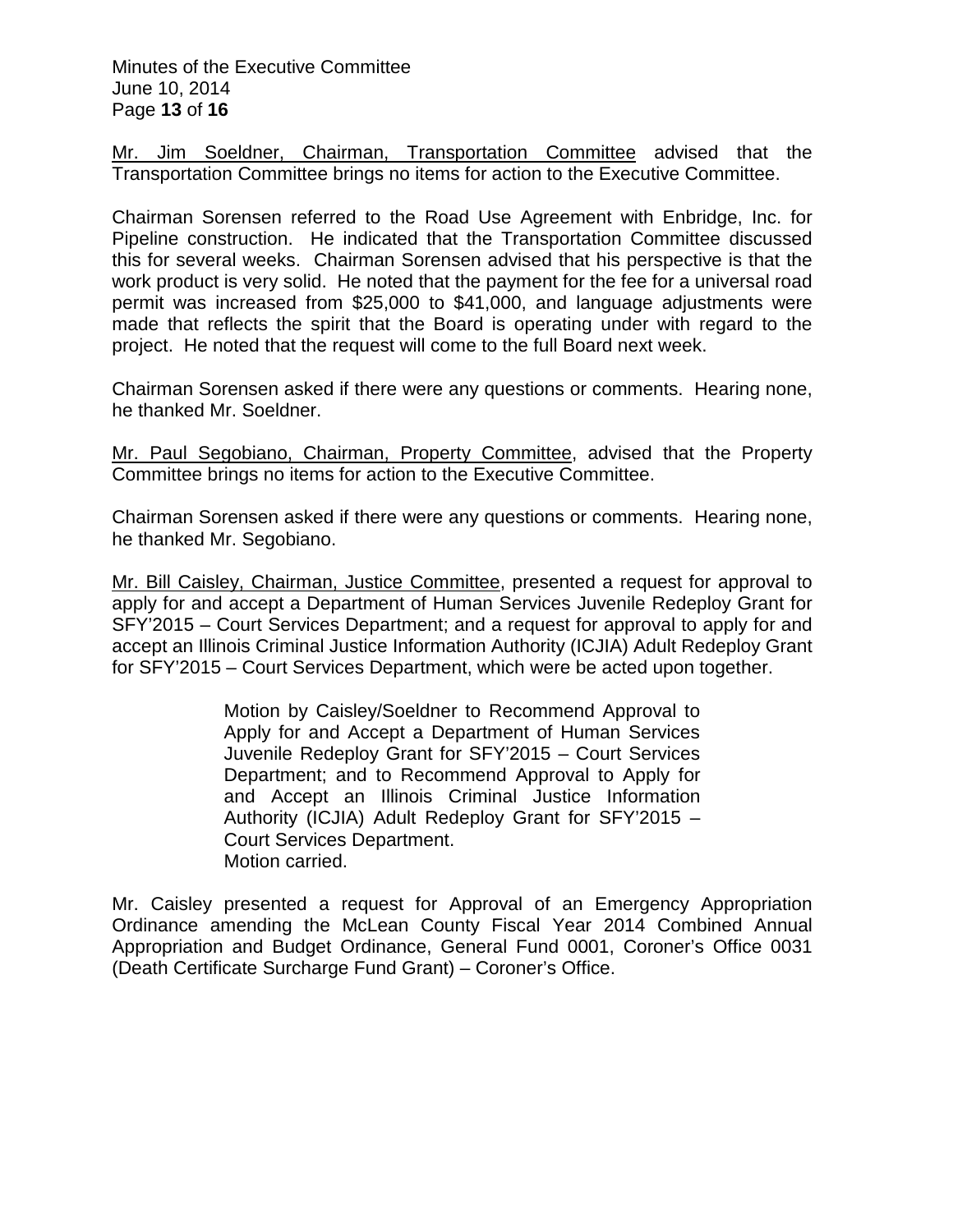Minutes of the Executive Committee June 10, 2014 Page **14** of **16**

> Motion by Caisley/Owens to Recommend Approval of an Emergency Appropriation Ordinance Amending the McLean County Fiscal Year 2014 Combined Annual Appropriation and Budget Ordinance, General Fund 0001, Coroner's Office 0031 (Death Certificate Surcharge Fund Grant) – Coroner's Office. Motion carried.

Chairman Sorensen asked if there were any questions or comments. Hearing none, he thanked Mr. Caisley.

Mr. Ben Owens, Chairman, Finance Committee**,** presented an Emergency Appropriation Ordinance amending the McLean County Fiscal Year 2014 Combined Annual Appropriation and Budget Ordinance (transfer of funds) – Auditor's Office.

> Motion by Owens/Segobiano to Recommend Approval of an Emergency Appropriation Ordinance Amending the McLean County Fiscal Year 2014 Combined Annual Appropriation and Budget Ordinance (Transfer of Funds) – Auditor's Office. Motion carried.

Mr. Owens presented an Ordinance for Prevailing Rate of Public Works Wages for McLean County. He noted that each year McLean County is required to adopt the prevailing rate of public works wages that governs any construction capital projects with which the County may be involved.

> Motion by Owens/Segobiano to Recommend Approval of an Ordinance for Prevailing Rate of Public Works Wages for McLean County. Motion carried.

Mr. Owens presented a request for approval of an Ordinance authorizing the execution and delivery of an Intergovernmental Cooperation Agreement and certain Documents in connection therewith; and related matters (Assist Homebuyer Assistance) – County Administrator's Office.

> Motion by Owens/McIntyre to Recommend Approval of an Ordinance Authorizing the Execution and Delivery of an Intergovernmental Cooperation Agreement and certain Documents in Connection therewith; and Related Matters (Assist Homebuyer Assistance) – County Administrator's Office. Motion carried.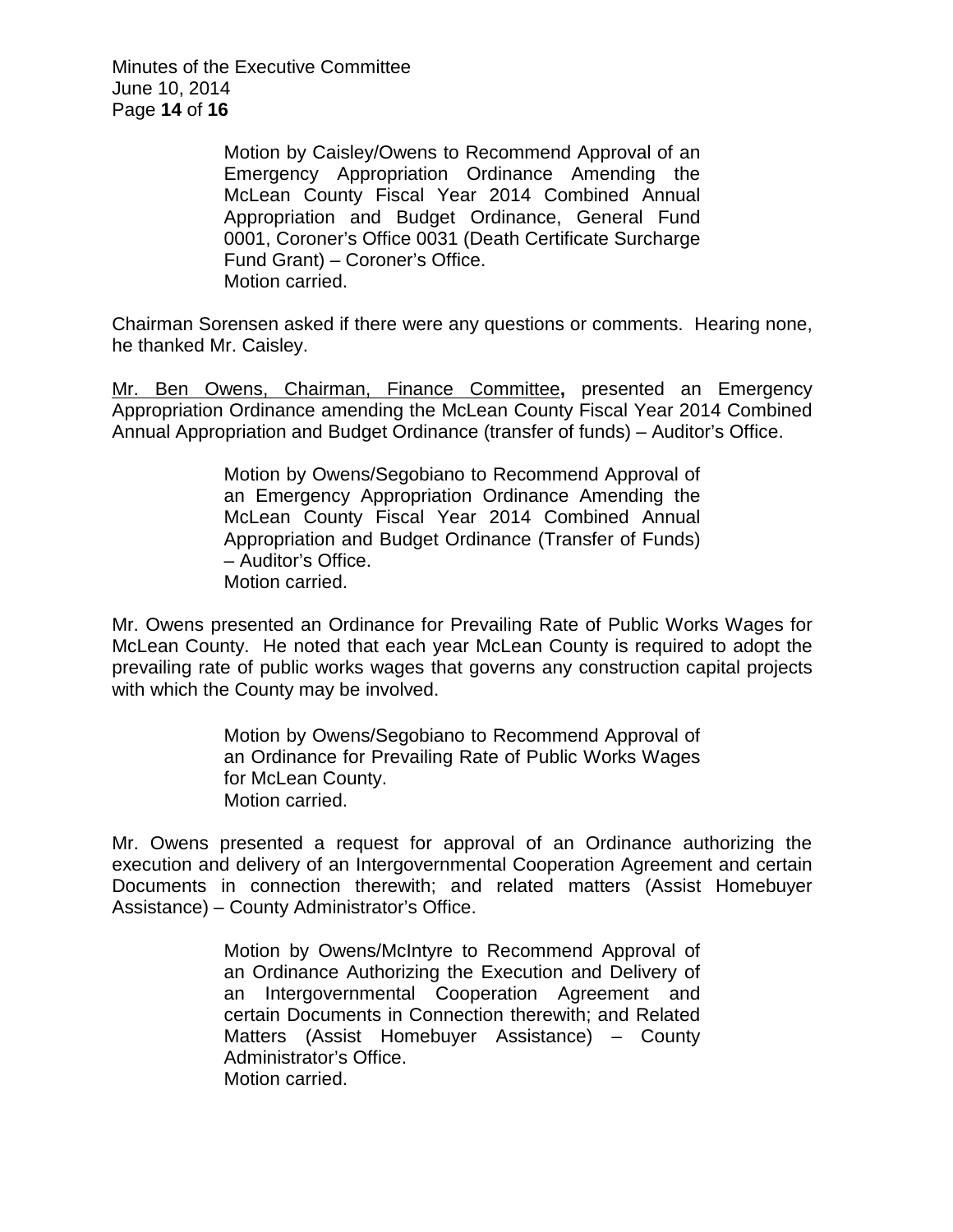Minutes of the Executive Committee June 10, 2014 Page **15** of **16**

Chairman Sorensen asked if there were any additional questions or comments. Hearing none, he thanked Mr. Owens.

Mr. George Gordon, Chairman, Land Use and Development Committee, presented a request for approval of a Resolution of the McLean County Board approving the recommendations of the Solid Waste Technical and Policy Committee.

> Motion by Gordon/Caisley to Recommend Approval of a Resolution of the McLean County Board Approving the Recommendations of the Solid Waste Technical and Policy Committee. Motion carried.

Chairman Sorensen asked if there were any questions or comments. Hearing none, he thanked Mr. Gordon.

Mr. Wasson advised that the Administrator's Office received information this afternoon that the County's motion for summary judgment in the case of McLean County vs. States Insurance has been granted in the Circuit Court.

Mr. Owens asked what the dollar figure is on the judgment. Chairman Sorensen replied that it may be close to half a million dollars.

Chairman Sorensen asked if there are any additional questions or comments. Hearing none, he thanked Mr. Wasson.

Chairman Sorensen presented the May 31, 2014 bills as recommended and transmitted by the County Auditor for payment. The Fund Total is \$179,407.50 and the Prepaid Total is the same.